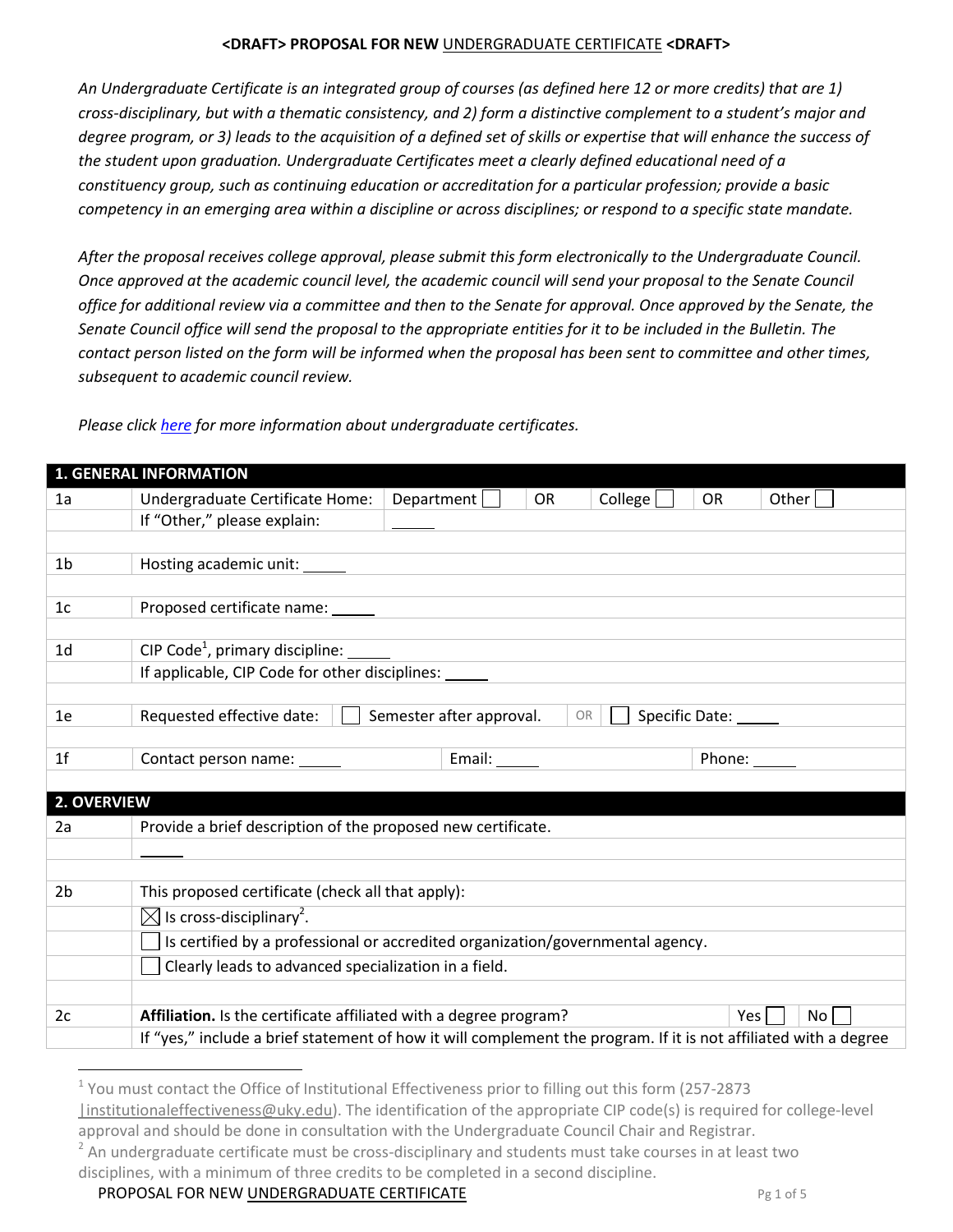|    | program, incorporate a statement as to how it will provide an opportunity for a student to gain knowledge                                                                                                                                                                                                                                                                                                                                                |                                                                    |                                                                                                                   |                              |  |  |  |
|----|----------------------------------------------------------------------------------------------------------------------------------------------------------------------------------------------------------------------------------------------------------------------------------------------------------------------------------------------------------------------------------------------------------------------------------------------------------|--------------------------------------------------------------------|-------------------------------------------------------------------------------------------------------------------|------------------------------|--|--|--|
|    | or skills not already available at UK.                                                                                                                                                                                                                                                                                                                                                                                                                   |                                                                    |                                                                                                                   |                              |  |  |  |
|    |                                                                                                                                                                                                                                                                                                                                                                                                                                                          |                                                                    |                                                                                                                   |                              |  |  |  |
| 2d | Demand. Explain the need for the new certificate (e.g. market demand and cross-disciplinary<br>considerations).                                                                                                                                                                                                                                                                                                                                          |                                                                    |                                                                                                                   |                              |  |  |  |
|    |                                                                                                                                                                                                                                                                                                                                                                                                                                                          |                                                                    |                                                                                                                   |                              |  |  |  |
|    |                                                                                                                                                                                                                                                                                                                                                                                                                                                          |                                                                    |                                                                                                                   |                              |  |  |  |
| 2e |                                                                                                                                                                                                                                                                                                                                                                                                                                                          |                                                                    | Target student population. Check the box(es) that apply to the target student population.                         |                              |  |  |  |
|    | Currently enrolled undergraduate students.                                                                                                                                                                                                                                                                                                                                                                                                               |                                                                    |                                                                                                                   |                              |  |  |  |
|    | Post-baccalaureate students.                                                                                                                                                                                                                                                                                                                                                                                                                             |                                                                    |                                                                                                                   |                              |  |  |  |
|    |                                                                                                                                                                                                                                                                                                                                                                                                                                                          |                                                                    |                                                                                                                   |                              |  |  |  |
| 2f |                                                                                                                                                                                                                                                                                                                                                                                                                                                          | Describe the demographics of the intended audience.                |                                                                                                                   |                              |  |  |  |
|    |                                                                                                                                                                                                                                                                                                                                                                                                                                                          |                                                                    |                                                                                                                   |                              |  |  |  |
| 2g |                                                                                                                                                                                                                                                                                                                                                                                                                                                          |                                                                    | Projected enrollment. What are the enrollment projections for the first three years?                              |                              |  |  |  |
|    |                                                                                                                                                                                                                                                                                                                                                                                                                                                          | Year 1                                                             | Year 2                                                                                                            | Year 3                       |  |  |  |
|    |                                                                                                                                                                                                                                                                                                                                                                                                                                                          |                                                                    | (Year 1 continuing + new                                                                                          | (Yrs. 1 and 2 continuing $+$ |  |  |  |
|    |                                                                                                                                                                                                                                                                                                                                                                                                                                                          |                                                                    | entering)                                                                                                         | new entering)                |  |  |  |
|    | <b>Number of Students</b>                                                                                                                                                                                                                                                                                                                                                                                                                                |                                                                    |                                                                                                                   |                              |  |  |  |
|    |                                                                                                                                                                                                                                                                                                                                                                                                                                                          |                                                                    |                                                                                                                   |                              |  |  |  |
| 2h |                                                                                                                                                                                                                                                                                                                                                                                                                                                          |                                                                    | Distance learning. Initially, what percentage of the certificate's courses will be offered via distance learning? |                              |  |  |  |
|    | $0\%$<br>$1\% - 24\%$                                                                                                                                                                                                                                                                                                                                                                                                                                    | $25\% - 49\%$                                                      | $50\% - 74\%$<br>$75 - 99\%$                                                                                      | $100\%$                      |  |  |  |
|    | If anything other than "0%", describe the distance learning course(s) in detail, including the number of<br>required distance learning courses.                                                                                                                                                                                                                                                                                                          |                                                                    |                                                                                                                   |                              |  |  |  |
|    |                                                                                                                                                                                                                                                                                                                                                                                                                                                          |                                                                    |                                                                                                                   |                              |  |  |  |
|    |                                                                                                                                                                                                                                                                                                                                                                                                                                                          |                                                                    |                                                                                                                   |                              |  |  |  |
|    | <b>3. ADMINISTRATION AND RESOURCES</b>                                                                                                                                                                                                                                                                                                                                                                                                                   |                                                                    |                                                                                                                   |                              |  |  |  |
| За | Administration. Describe how the proposed certificate will be administered, including admissions, student<br>advising, retention, etc.                                                                                                                                                                                                                                                                                                                   |                                                                    |                                                                                                                   |                              |  |  |  |
|    |                                                                                                                                                                                                                                                                                                                                                                                                                                                          |                                                                    |                                                                                                                   |                              |  |  |  |
|    |                                                                                                                                                                                                                                                                                                                                                                                                                                                          |                                                                    |                                                                                                                   |                              |  |  |  |
| 3b | Resources. What are the resource implications for the proposed certificate, including any projected budget<br>needs? If multiple units/programs will collaborate in offering this certificate please discuss the resource<br>contribution of each participating program. Letters of support must be included from all academic units that<br>will commit resources to this certificate. Convert each letter to a PDF and append to the end of this form. |                                                                    |                                                                                                                   |                              |  |  |  |
|    |                                                                                                                                                                                                                                                                                                                                                                                                                                                          |                                                                    |                                                                                                                   |                              |  |  |  |
|    |                                                                                                                                                                                                                                                                                                                                                                                                                                                          |                                                                    | Faculty of Record. The Faculty of Record consists of the certificate director and other faculty who will be       |                              |  |  |  |
|    |                                                                                                                                                                                                                                                                                                                                                                                                                                                          |                                                                    | responsible for planning and participating in the certificate program. Describe the process for identifying the   |                              |  |  |  |
|    |                                                                                                                                                                                                                                                                                                                                                                                                                                                          | certificate director. Regarding membership, include the following: |                                                                                                                   |                              |  |  |  |
| 3c | Selection criteria;                                                                                                                                                                                                                                                                                                                                                                                                                                      |                                                                    |                                                                                                                   |                              |  |  |  |
|    |                                                                                                                                                                                                                                                                                                                                                                                                                                                          | Whether the member is voting or non-voting;                        |                                                                                                                   |                              |  |  |  |
|    | Term of service; and                                                                                                                                                                                                                                                                                                                                                                                                                                     |                                                                    |                                                                                                                   |                              |  |  |  |
|    | Method for adding/removing members.                                                                                                                                                                                                                                                                                                                                                                                                                      |                                                                    |                                                                                                                   |                              |  |  |  |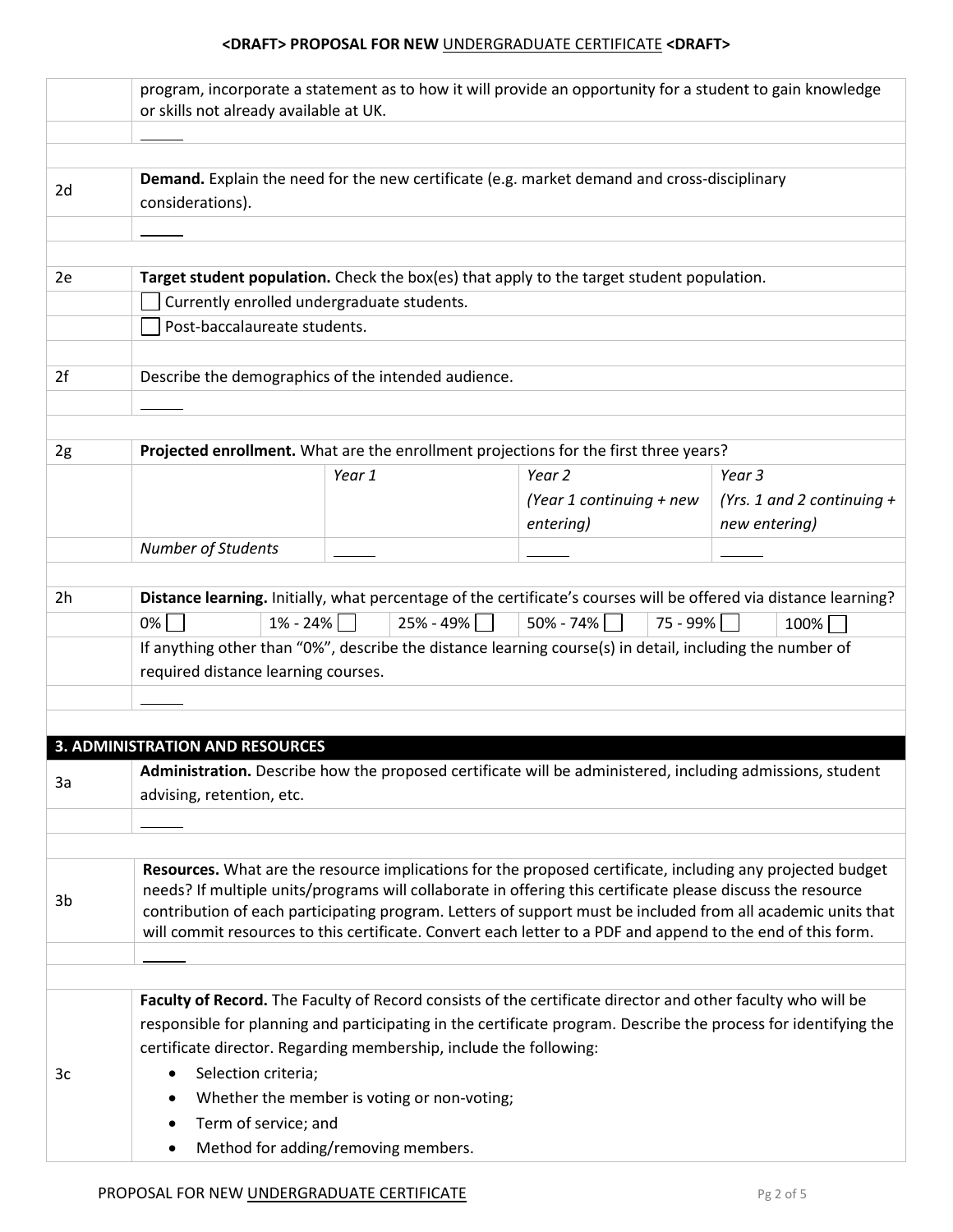| 3d       | Advisory board. Will the certificate have an advisory board <sup>3</sup> ?<br>Yes  <br>No <sub>1</sub>        |        |     |                      |                         |  |  |  |  |
|----------|---------------------------------------------------------------------------------------------------------------|--------|-----|----------------------|-------------------------|--|--|--|--|
|          | If "Yes," please describe the standards by which the faculty of record will add or remove members of the      |        |     |                      |                         |  |  |  |  |
|          | advisory board.                                                                                               |        |     |                      |                         |  |  |  |  |
|          |                                                                                                               |        |     |                      |                         |  |  |  |  |
|          | If "Yes," please list below the number of each type of individual (as applicable) who will be involved in the |        |     |                      |                         |  |  |  |  |
|          | advisory board.                                                                                               |        |     |                      |                         |  |  |  |  |
|          | Faculty within the college who are within the home educational unit.                                          |        |     |                      |                         |  |  |  |  |
|          | Faculty within the college who are outside the home educational unit.                                         |        |     |                      |                         |  |  |  |  |
|          | Faculty outside the college who are within the University.                                                    |        |     |                      |                         |  |  |  |  |
|          | Faculty outside the college and outside the University who are within the United States.                      |        |     |                      |                         |  |  |  |  |
|          | Faculty outside the college and outside the University who are outside the United States.                     |        |     |                      |                         |  |  |  |  |
|          | Students who are currently in the program.                                                                    |        |     |                      |                         |  |  |  |  |
|          | Students who recently graduated from the program.                                                             |        |     |                      |                         |  |  |  |  |
|          | Members of industry.                                                                                          |        |     |                      |                         |  |  |  |  |
|          | Community volunteers.                                                                                         |        |     |                      |                         |  |  |  |  |
|          | Other. (Please explain:                                                                                       |        |     |                      |                         |  |  |  |  |
|          | <b>Total Number of Advisory Board Members</b>                                                                 |        |     |                      |                         |  |  |  |  |
|          |                                                                                                               |        |     |                      |                         |  |  |  |  |
|          | <b>4. SUPPORT AND IMPACT</b>                                                                                  |        |     |                      |                         |  |  |  |  |
|          | Other related programs. Identify other related UK programs and certificates and outline how the new           |        |     |                      |                         |  |  |  |  |
| 4a       | certificate will complement these existing UK offerings. Statements of support from potentially-affected      |        |     |                      |                         |  |  |  |  |
|          | academic unit administrators need to be included with this proposal submission. Convert each statement to     |        |     |                      |                         |  |  |  |  |
|          | a PDF and append to the end of this form.                                                                     |        |     |                      |                         |  |  |  |  |
|          |                                                                                                               |        |     |                      |                         |  |  |  |  |
|          |                                                                                                               |        |     |                      |                         |  |  |  |  |
|          | External course utilization support. You must submit a letter of support from each appropriate academic       |        |     |                      |                         |  |  |  |  |
| 4b       | unit administrator from which individual courses are taken. Convert each letter to a PDF and append to the    |        |     |                      |                         |  |  |  |  |
|          | end of this form.                                                                                             |        |     |                      |                         |  |  |  |  |
|          | 5. ADMISSIONS CRITERIA AND CURRICULUM STRUCTURE                                                               |        |     |                      |                         |  |  |  |  |
| 5a       |                                                                                                               |        |     |                      |                         |  |  |  |  |
|          | Admissions criteria. List the admissions criteria for the proposed certificate.                               |        |     |                      |                         |  |  |  |  |
|          |                                                                                                               |        |     |                      |                         |  |  |  |  |
| 5b       | Curricular structure. Please list the required and elective courses below.                                    |        |     |                      |                         |  |  |  |  |
|          |                                                                                                               |        |     |                      |                         |  |  |  |  |
|          |                                                                                                               |        |     |                      |                         |  |  |  |  |
| Prefix & | <b>Course Title</b>                                                                                           | Credit |     |                      |                         |  |  |  |  |
| Number   |                                                                                                               | Hrs    |     |                      |                         |  |  |  |  |
|          |                                                                                                               |        |     |                      |                         |  |  |  |  |
|          |                                                                                                               |        | New | (change)<br>Existing | (no change)<br>Existing |  |  |  |  |

 3 An advisory board includes both faculty and non-faculty who advise the faculty of record on matters related to the program, e.g. national trends and industry expectations of graduates.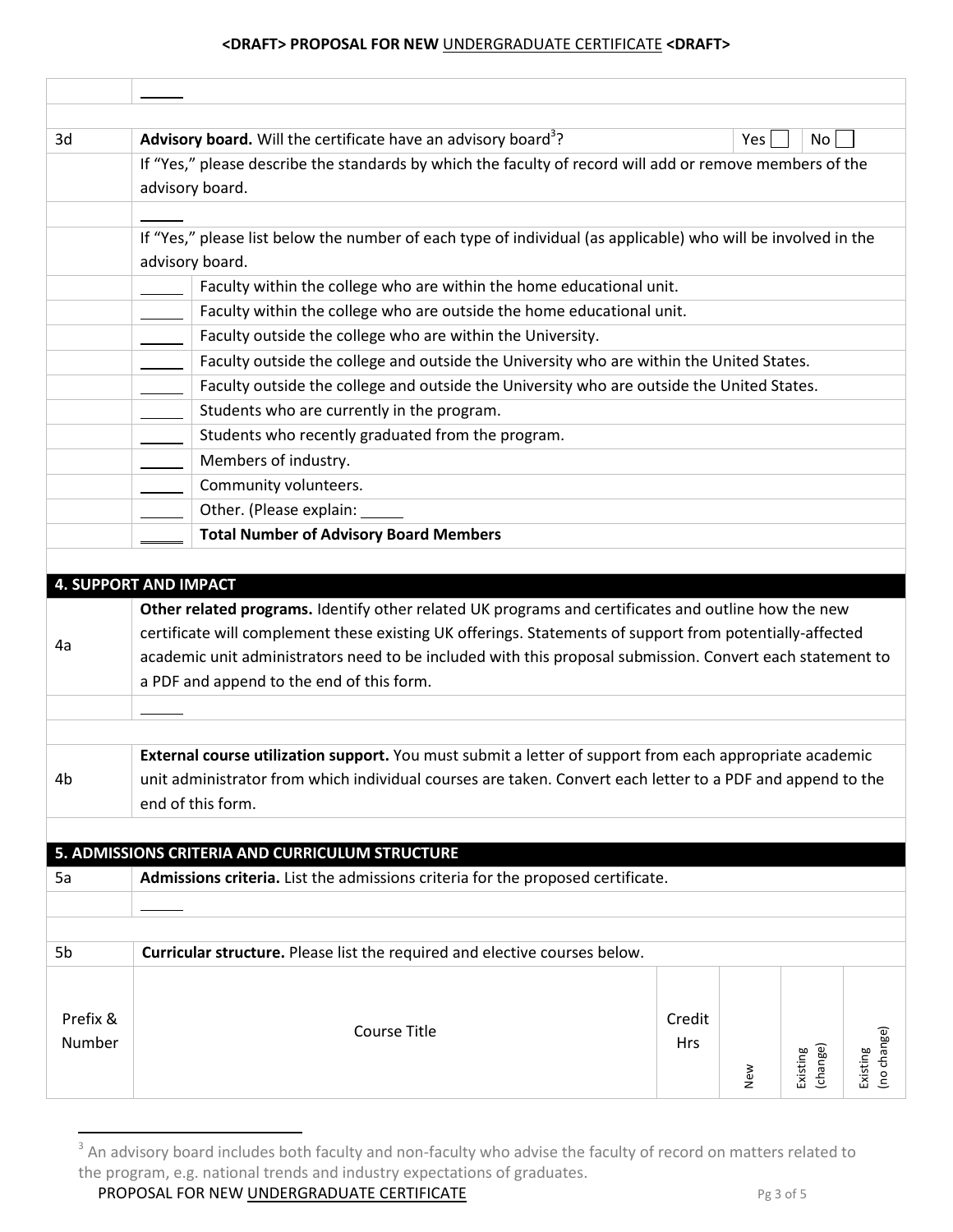|                      |                                                                                                                                                                                                                   |             |                                                                                                                  | 0           | Ο               | Ω |  |  |  |
|----------------------|-------------------------------------------------------------------------------------------------------------------------------------------------------------------------------------------------------------------|-------------|------------------------------------------------------------------------------------------------------------------|-------------|-----------------|---|--|--|--|
|                      |                                                                                                                                                                                                                   |             |                                                                                                                  |             |                 |   |  |  |  |
|                      |                                                                                                                                                                                                                   |             |                                                                                                                  |             |                 |   |  |  |  |
|                      |                                                                                                                                                                                                                   |             |                                                                                                                  |             |                 |   |  |  |  |
|                      |                                                                                                                                                                                                                   |             |                                                                                                                  |             |                 |   |  |  |  |
|                      |                                                                                                                                                                                                                   |             |                                                                                                                  |             |                 |   |  |  |  |
|                      |                                                                                                                                                                                                                   |             |                                                                                                                  |             |                 |   |  |  |  |
|                      |                                                                                                                                                                                                                   |             |                                                                                                                  |             |                 |   |  |  |  |
|                      |                                                                                                                                                                                                                   |             |                                                                                                                  |             |                 |   |  |  |  |
|                      |                                                                                                                                                                                                                   |             |                                                                                                                  |             |                 |   |  |  |  |
|                      |                                                                                                                                                                                                                   |             |                                                                                                                  |             |                 |   |  |  |  |
|                      |                                                                                                                                                                                                                   |             | <b>Total Credit Hours:</b>                                                                                       |             |                 |   |  |  |  |
| 5c                   |                                                                                                                                                                                                                   |             | Are there any other requirements for the certificate? If "Yes," note below.                                      | Yes         | No <sub>1</sub> |   |  |  |  |
|                      |                                                                                                                                                                                                                   |             |                                                                                                                  |             |                 |   |  |  |  |
|                      |                                                                                                                                                                                                                   |             | Is there any other narrative about the certificate that should be included in the                                |             |                 |   |  |  |  |
| 5d                   | Bulletin? If "Yes," please note below.                                                                                                                                                                            |             |                                                                                                                  | Yes $\vert$ | No              |   |  |  |  |
|                      |                                                                                                                                                                                                                   |             |                                                                                                                  |             |                 |   |  |  |  |
|                      |                                                                                                                                                                                                                   |             |                                                                                                                  |             |                 |   |  |  |  |
| <b>6. ASSESSMENT</b> |                                                                                                                                                                                                                   |             |                                                                                                                  |             |                 |   |  |  |  |
|                      |                                                                                                                                                                                                                   |             | Student learning outcomes. Please provide the student learning outcomes for this certificate. List the           |             |                 |   |  |  |  |
| 6a                   |                                                                                                                                                                                                                   |             | knowledge, competencies, and skills (learning outcomes) students will be able to do upon completion. (Use        |             |                 |   |  |  |  |
|                      | action verbs, not simply "understand.")                                                                                                                                                                           |             |                                                                                                                  |             |                 |   |  |  |  |
|                      |                                                                                                                                                                                                                   |             |                                                                                                                  |             |                 |   |  |  |  |
|                      |                                                                                                                                                                                                                   |             |                                                                                                                  |             |                 |   |  |  |  |
|                      |                                                                                                                                                                                                                   |             | Student learning outcome (SLO) assessment. How and when will student learning outcomes be assessed?              |             |                 |   |  |  |  |
|                      | Please map proposed measures to the SLOs they are intended to assess. Do not use grades or indirect                                                                                                               |             |                                                                                                                  |             |                 |   |  |  |  |
|                      | measures (e.g. focus groups, surveys) as the sole method. Measures might include:                                                                                                                                 |             |                                                                                                                  |             |                 |   |  |  |  |
| 6b                   | Course-embedded assessment (capstone project, portfolios, research paper); and                                                                                                                                    |             |                                                                                                                  |             |                 |   |  |  |  |
|                      |                                                                                                                                                                                                                   |             | Test items (embedded test questions, licensure/certification testing, nationally or state-normed                 |             |                 |   |  |  |  |
|                      | exams).                                                                                                                                                                                                           |             |                                                                                                                  |             |                 |   |  |  |  |
|                      |                                                                                                                                                                                                                   |             |                                                                                                                  |             |                 |   |  |  |  |
|                      |                                                                                                                                                                                                                   |             | Certificate outcome assessment <sup>4</sup> . Describe program evaluation procedures for the proposed program.   |             |                 |   |  |  |  |
| 6c                   | Include how the faculty of record will determine whether the program is a success or a failure. List the<br>benchmarks, the assessment tools, and the plan of action if the program does not meet its objectives. |             |                                                                                                                  |             |                 |   |  |  |  |
|                      |                                                                                                                                                                                                                   |             |                                                                                                                  |             |                 |   |  |  |  |
|                      |                                                                                                                                                                                                                   |             |                                                                                                                  |             |                 |   |  |  |  |
|                      |                                                                                                                                                                                                                   |             |                                                                                                                  |             |                 |   |  |  |  |
|                      | 7. APPROVALS/REVIEWS                                                                                                                                                                                              |             |                                                                                                                  |             |                 |   |  |  |  |
|                      |                                                                                                                                                                                                                   |             | Information below about the review process does not supersede the requirement for individual letters of support. |             |                 |   |  |  |  |
|                      | <b>Reviewing Group</b>                                                                                                                                                                                            | <b>Date</b> |                                                                                                                  |             |                 |   |  |  |  |
|                      | <b>Name</b>                                                                                                                                                                                                       | Approved    | <b>Contact Person Name/Phone/Email</b>                                                                           |             |                 |   |  |  |  |
|                      |                                                                                                                                                                                                                   |             |                                                                                                                  |             |                 |   |  |  |  |

**PROPOSAL FOR NEW UNDERGRADUATE CERTIFICATE** *Pg 4 of 5* 

 4 This is a plan of how the certificate will be assessed, which is different from assessing student learning outcomes.